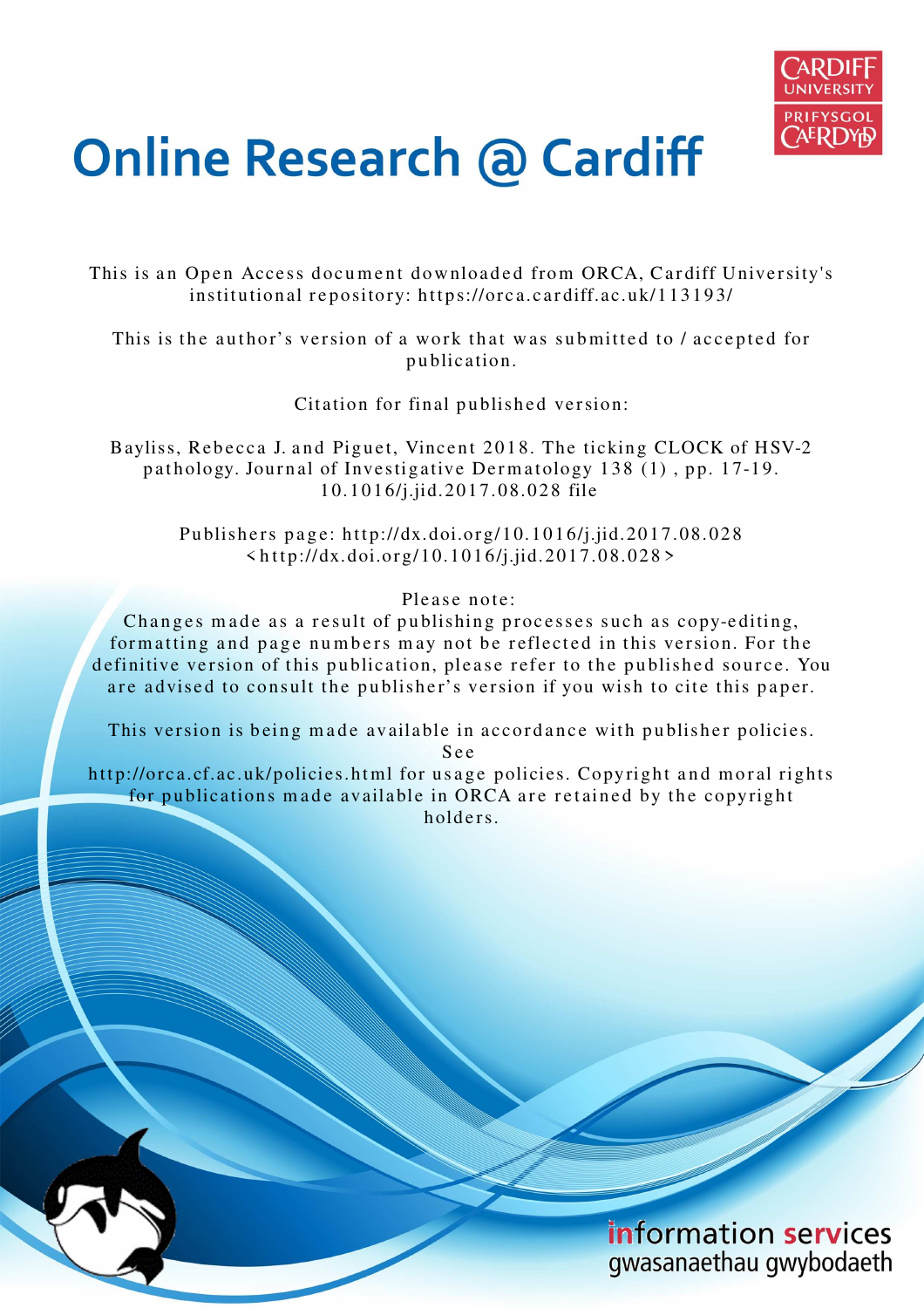## **The Ticking CLOCK of HSV-2 Pathology**

Rebecca J. Bayliss<sup>1</sup> and Vincent Piguet<sup>1,2,3</sup>

<sup>1</sup>Division of Infection and Immunity, Cardiff University School of Medicine, Cardiff, UK; <sup>2</sup>Division of Dermatology, Women's College Hospital, Toronto, Ontario, Canada; and <sup>3</sup>Division of Dermatology, Department of Medicine, University of Toronto, Toronto, Ontario, Canada

Herpes simplex virus type 2 (HSV-2) is the causative agent of genital herpes. Matsuzawa et al have demonstrated that, in a mouse model, HSV-2 pathology is influenced by the time infection occurs. Increased expression of the HSV-2 receptor Nectin-1 under the control of CLOCK coincided with an increase in viral titer suggesting that HSV-2 infection is regulated by the host circadian clock

Human simplex virus type 2 (HSV-2) is predominantly a sexually transmitted infection and causes genital herpes through contact with open sores, fluids, or genital surfaces. Genital herpes can be asymptomatic, or alternatively present as one or more painful blisters or ulcers. Other symptoms may also include fever, muscular aches, and swollen lymph nodes. After an initial HSV-2 infection, symptoms may reoccur with approximately 5% of HSV-2 carriers having outbreaks once every 2 to 12 months over the duration of their lifetime. Approximately 417 million people are infected with the virus globally with rising infection rates reported in adolescents resulting in a huge medical and public health problem (WHO, 2017). In rare cases, neonatal herpes can be contracted by exposure to the virus in the genital tract during delivery resulting in neurological damage or death. In addition, the incidence of coinfection with HIV is increased in HSV-2-infected individuals by threefold, and people infected with both viruses are more likely to infect others with HIV-1 (WHO, 2017).

Infection with HSV-2 is incurable and lasts for the life time of the patient. Antiviral drugs such as acyclovir or valacyclovir are effective against HSV-2 infections, reducing the severity and duration of the symptoms, but they do not prevent recurrences unless used daily. In addition, these antiviral drugs have little impact on the spread of HSV-2 infection with 10 to 20 million per year continuing to acquire new infections. Research is underway to produce more effective methods to control HSV-2 infections such as vaccines of topical microbicides, but to date none are readily available for public use (Johnston et al., 2011; Nikolic and Piguet, 2010).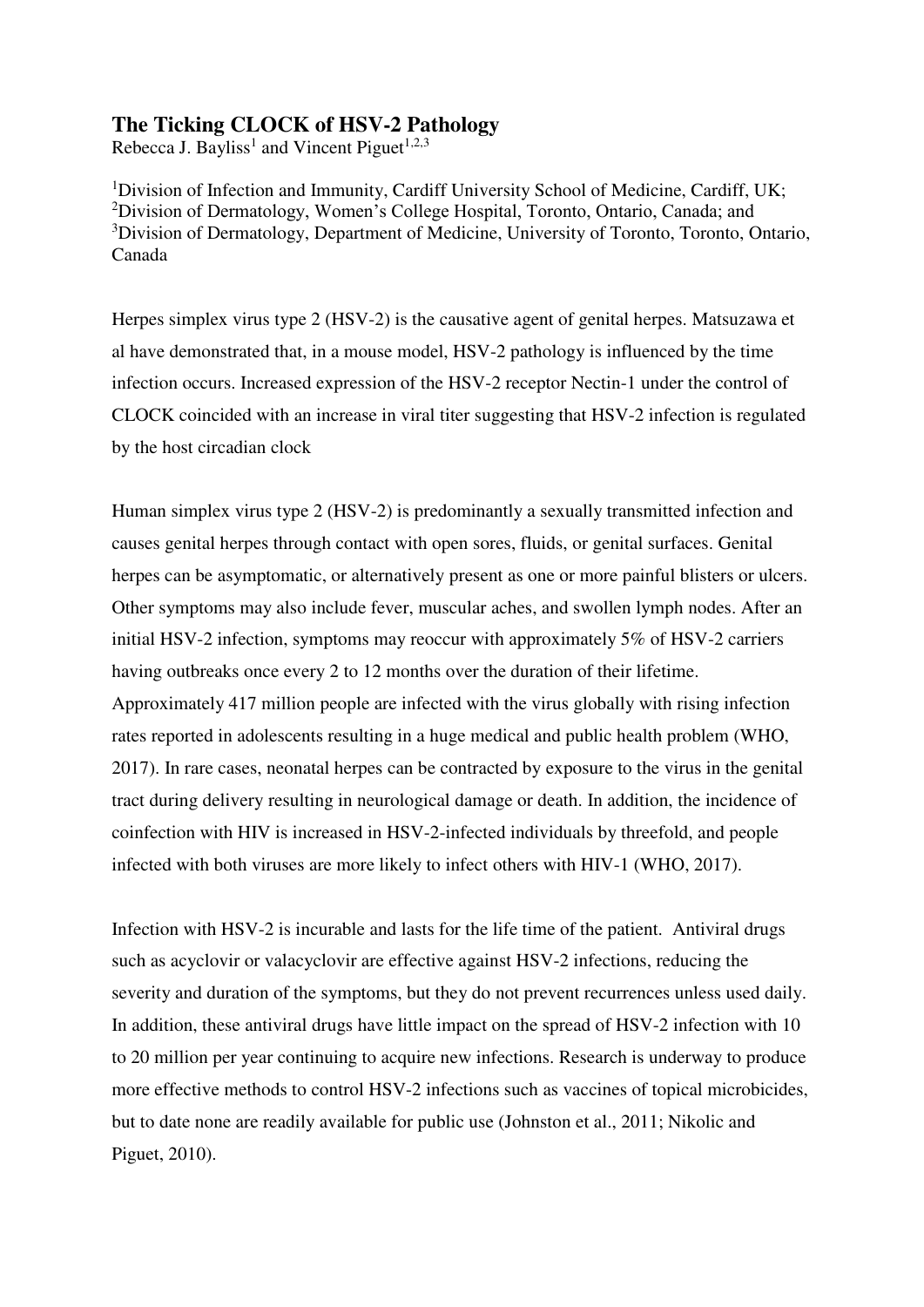Matsuzawa et al. (2017) demonstrate that the expression of the HSV-2 receptor Nectin-1 in epithelial skin cells fluctuates with the host cell circadian (molecular) clock. Variable expression over time of Nectin-1 results in an enhanced uptake of HSV-2 during the "active phase" in a murine model, which further results in increased viral titer, cytokine expression, and HSV-2 pathology.

Studies have to date linked numerous molecular processes within cells to the coordinated oscillations of the circadian clock (24-hour cycle), and this connection has become an ever increasing field of interest in disease regulation. The body's internal clock is located in the hypothalamic suprachiasmatic nuclei. From here, neural and humoral signals regulate output pathways that control internal temperature, hormone regulation, metabolism, and cell cycle. On a molecular level, the circadian clock controls an independent transcription translation feedback loop including a negative feedback loop involving the genes Clock, Bmal1, Period1 *(Per1), Per2*, and cryptochrome1 *(Cry1)* and *Cry2*. The 24-hour cycle starts with CLOCK/NPAS2 binding to BMAL1 and activating the transcription of *Per* and *Cry* that heterodimerize and feedback to CLOCK: BMAL1 complex resulting in a block to further transcription (see **Figure 1**). In turn, the PER-CRY complex is degraded and CLOCK: BMAL1 can activate a new cycle. Hundreds of genes, approximately 10-20% of all genes, show circadian rhythm in their expression. Although these genes display a rhythmic cycle, they are not directly involved in the circadian mechanics and are therefore considered to be clock-controlled genes. These can encode a variety of proteins, including cytokines, chemokines, or receptors. Circadian cycles connected to and influencing molecular clocks can therefore contribute to variation of expression over a 24-hour cycle and potentially result in variation to disease susceptibility within the host (reviewed in Takahashi et al 2008).

Research on the relationship between pathogens and the host's circadian clock reveals new insights in pathogen-host interactions. Plasmodia have been previously reported to synchronize their replication cycle with the host's circadian rhythm to ensure a successful infection (O'Donnell et al 2011). Similarly, viruses may have also evolved to take advantage of the host's circadian clock, for example, hepatitis C virus has been shown to modulate clock gene expression with *Per2* being found to inhibit viral replication (Benegiamo et al 2013). Influenza A virus infection appears to modulate clock gene expression resulting in increased lung inflammation of the host (Sundar et al 2015). In addition, it has been reported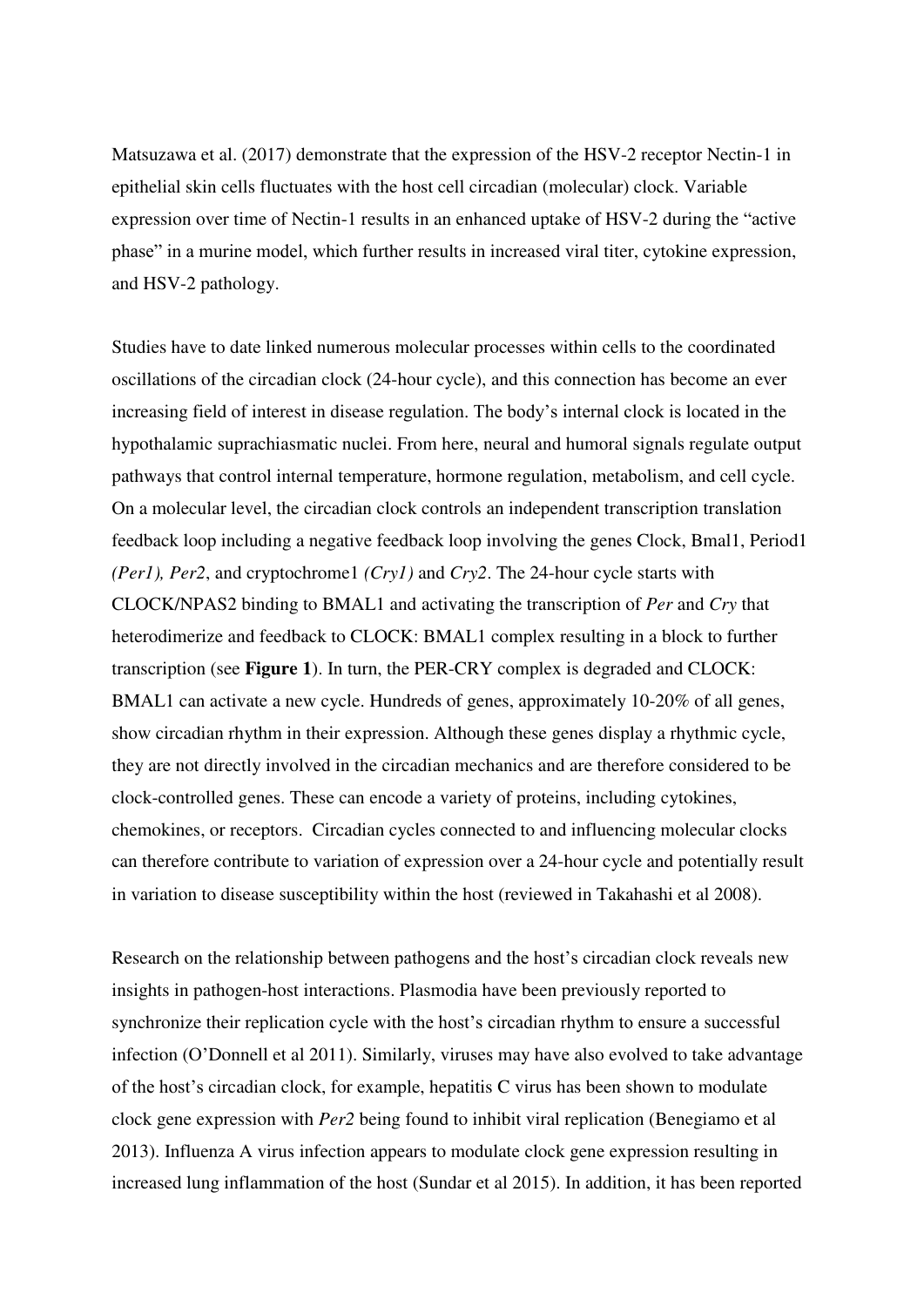that viral replication of wild-type HSV-1 in mice was 10-fold higher during the resting phase as opposed to their active phase. It was also shown that *Bmal1*  $\neq$  mice, deficient in several circadian rhythms, had equal levels of viral replication independent of the time of infection, suggesting a relationship between viral infection and the circadian clock. The involvement of the host immune response was ruled out by showing that viral replication was still influenced by time in a cell model devoid of an active immune response. Viral replication was found to be linked to *Bmal1* expression levels, and the viral protein ICP0 of HSV-1 was found to enhance clock gene *Bmal1*, suggesting that other viruses may also have evolved to specifically target the circadian machinery to their advantage (Edgar et al 2016).

Matsuzawa et al now demonstrate that HSV-2 pathology, viral titer, and innate immune responses varied depending on the time at which the mice were infected, with mice showing more severe infection at the active phase (ZT18/night) in comparison to the rest phase (ZT6/day). Similar observations were made in RAG-2-deficient mice, suggesting that acquired immunity did not influence the differential infection levels observed, which agrees with previous studies. The authors went on to demonstrate that expression of the HSV-2 receptor Nectin1 (*Pvrl1*) is upregulated during the active phase in correlation to increased viral pathology and titer observed. Expression levels of *Pvrl1* were found to fluctuate over time, and the authors demonstrated that Nectin-1 expression was under the direct regulation of the *Clock* gene and therefore the host circadian clock (see **Figure 1**). Furthermore, and adding some clinical relevance to their findings, they also show that a larger dose of acyclovir is necessary to treat HSV-2 acquired in the active phase compared with the lower dose required to control infection acquired during the rest phase (Matsuzawa et al 2017).

In light of these studies, it would be of interest to see if changes in circadian gene expression and resulting effects on the host cells can also influence viral transmission to naıve hosts. For example, could fluctuating expression levels of viral genes influence the rate of transmission between hosts in a time dependent manner? However, as with all complex pathways, it should also be kept in mind that *Clock* genes control multiple host cellular pathways influencing the immune response and cell metabolism to name a few. In addition, research in this field will no doubt be of importance for novel therapeutic strategies looking into how the circadian clock may influence the administration of drugs, such as time of treatment. Finally, identification of circadian genes involved in viral propagation could be used as targets for antiviral therapies and help develop other novel strategies for disease prevention.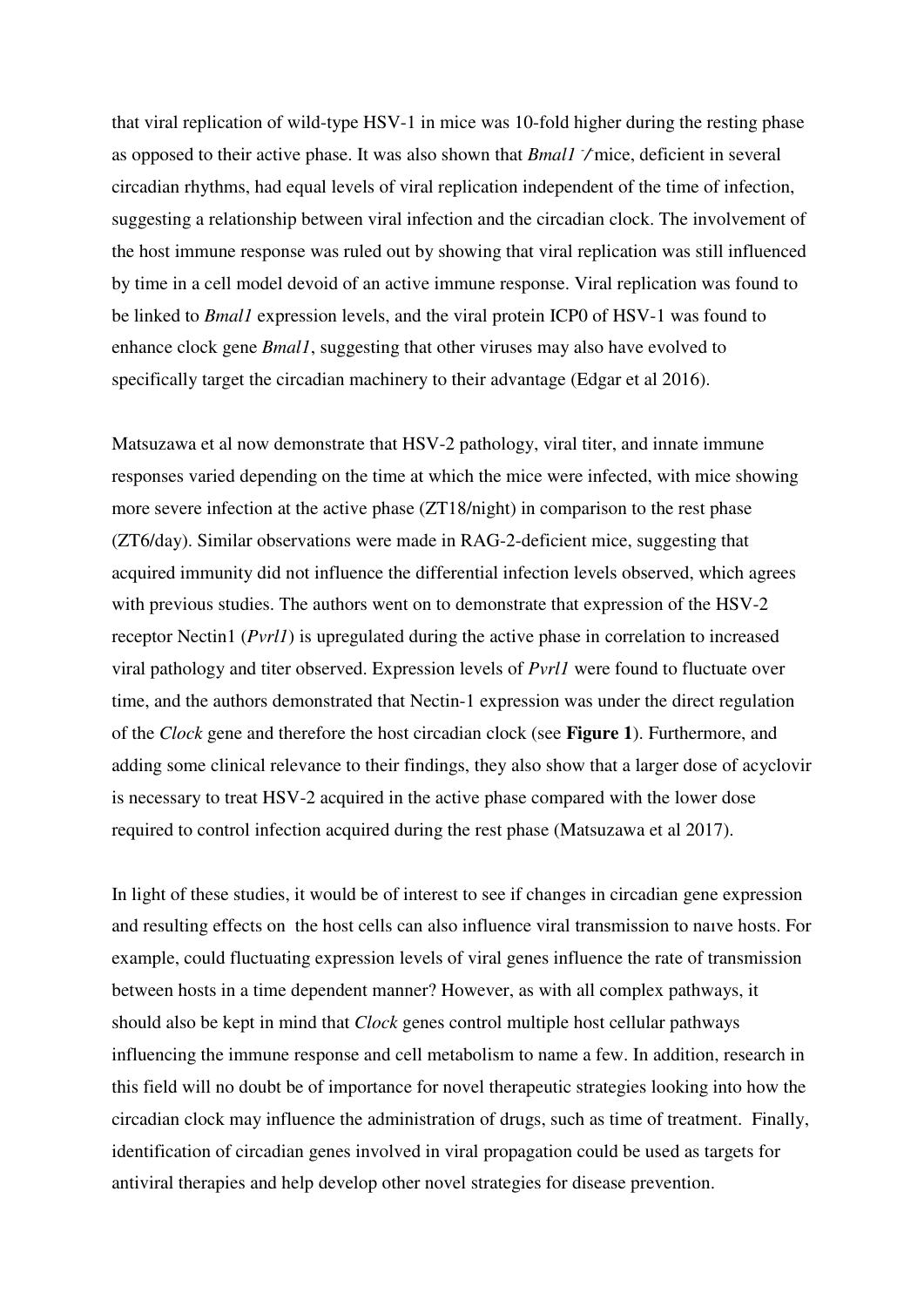## **REFERENCES**

Benegiamo G, Mazzoccoli G, Cappello F, Rappa F, Scibetta N, Oben J, et al. Mutual antagonism between circadian protein period 2 and hepatitis C virus in hepatocytes. PLOS One 2013;8:e60527.

Edgar RS, Alessandra S, Nagy AD, Nicoll MP, Efstathiou S, O'Neill JS, et al. Cell autonomous regulation of herpes and influenza virus infection by the circadian clock. Proc Natl Aacd Sci USA 2016;113:10085e90.

Johnston C, Koelle DM, Wald A. HSV2: in pursuit of a vaccine. J Clin Invest 2011;121:4600e9. Matsuzawa T, Nakamura Y, Ogawa Y, Ishimaru K, Goshima F, Shimada S, et al. Differential daynight outcome to HSV-2 cutaneous infection. J Invest Dermatol 2018;138:233e6.

Nikolic DS, Piguet V. Vaccines and microbicides preventing HIV-1, HSV-2, and HPV mucosal transmission. J Invest Dermatol 2010;130: 352e61.

O'Donnell AJ, Schneider P, McWatters HG, Reece SE. Fitness costs of disrupting circadian rhythms in malaria parasites. Proc Biol Sci 2011;1717:2429e36.

Sundar IK, Ahmad T, Yao H, Hwang J, Gerloff J, LawrenceBP,etal.InfluenzaAvirus-dependent remodelling of pulmonary clock function in a mouse model of COPD. Sci Rep 2015;5:9927.

Takahashi JS, Hong H-K, Ko CH, McDermon EL. The genetics of mammalian circadian order and disorder: implications for physiology and disease. Nat Rev Genet 2008;9:764e75.